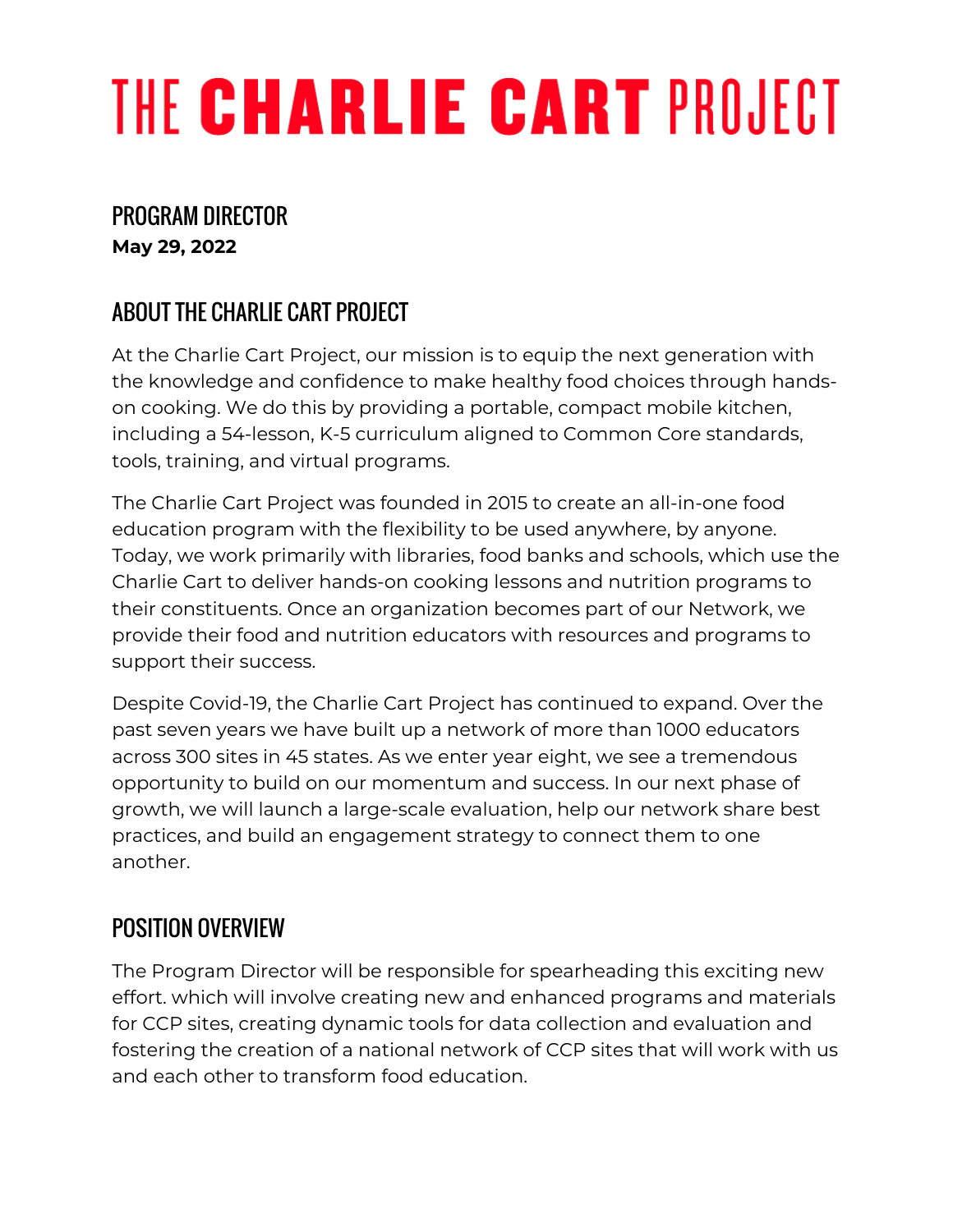This senior-level position is an opportunity for a creative, driven individual to work closely with the Executive Director to activate a network of Charlie Cart food and nutrition educators across the country. We are seeking a professional with a passion for the work who is excited to build and engage a broad network of educators. You must have a demonstrated track record of taking initiative, familiarity using data to inform practice, and attention to detail. You are someone who likes to balance strategy with operations. As such, you are a problem solver, good with people, and able to design engaging educational programs that deepen participant's (educators and youth) commitment to food education. This is a unique opportunity for someone with experience in food education to lead an innovative program with a goal of improving food consumption habits for youth. Specific responsibilities include but are not limited to:

#### **Program Design and Implementation**

- Work closely with the Executive Director and team to create long term strategic plans, annual work plans and budgets for CCP programs.
- Design and create or supervise the creation of a set of materials and programs to increase the impact of the educators in our network. Currently we offer virtual networking and educational programs and trainings. Your role will be to assess the current needs of our constituents and revise, update or create entirely new programs as needed to support their success.
- Design a robust community engagement strategy to connect our network of educators and leverage new or existing programs to support this goal.
- Supervise and coordinate with the Membership Manager to ensure cart sales, onboarding and engagement are smooth and as effective as possible.

#### **Program Evaluation**

- Contribute to the design and development of program evaluation
- Project manage all evaluation efforts to completion
- Based on our seven years of findings and with input from researchers and the CCP team, develop a set of evaluation metrics for CCP sites, and create an evaluation tool for Charlie Cart sites
- Track data in a CRM; Audit tracking systems and identity and implement improvements. Use appropriate data to regularly assess programs for engagement and impact, and revise as needed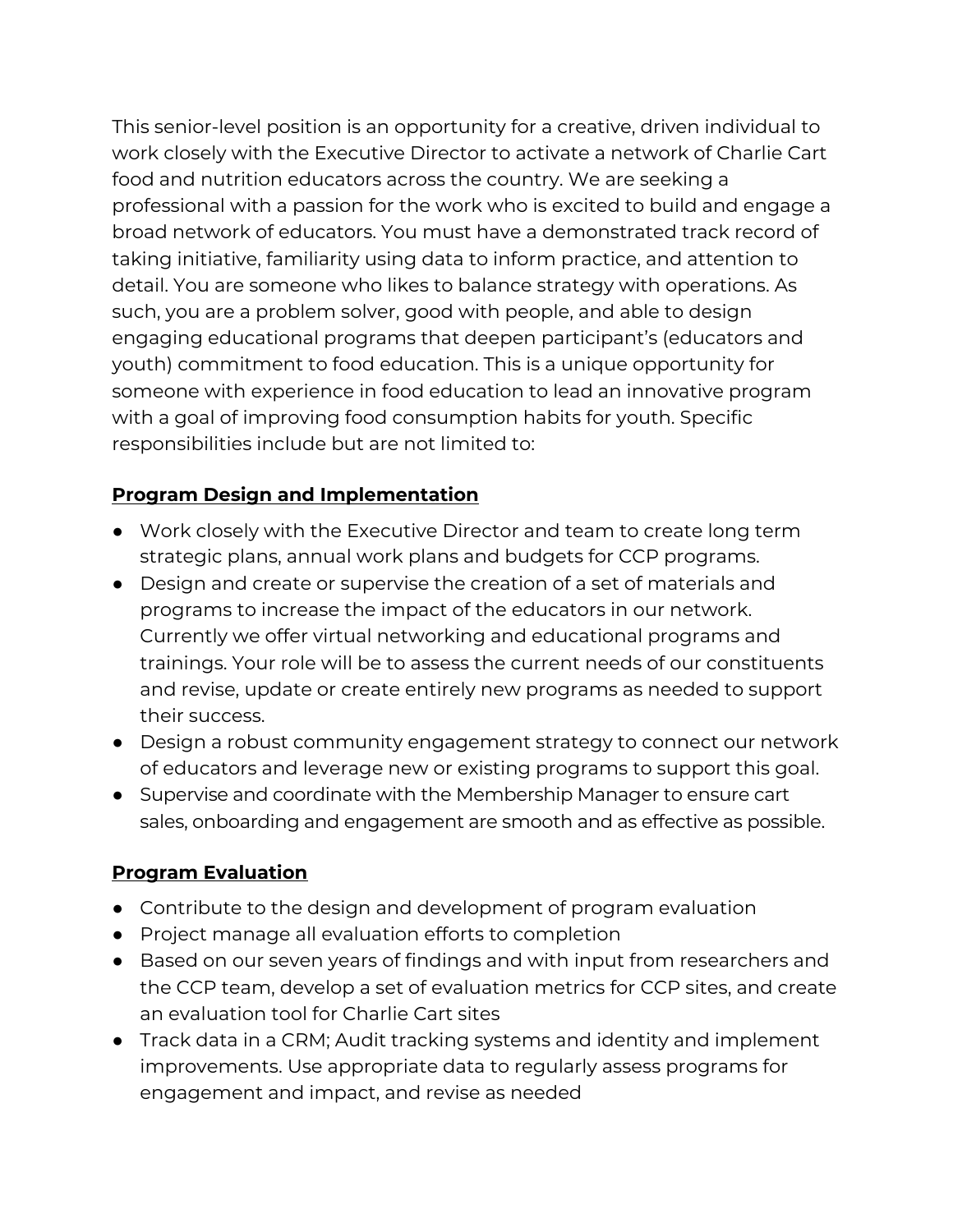● Support ED in collecting stories from programs on the ground via interviews, evaluation, profiles and through program design that facilitates this data collection

#### **Program Administration and Management**

- Develop and manage annual program budget and work with ED and Development to incorporate into Annual Operating Plan
- Contribute to improvements in communications, by identifying potential automations or other efficiencies for program calendaring, registration, follow up and other communications
- Work closely with membership team to transition new members to our network from sales to engagement
- Manage a team and/ or contractors to successfully implement this work as we grow

## **OUALIFICATIONS**

- Experienced program manager with a track record of successful program development and implementation
- Experience with one of: professional development, training or as an educator required
- Program evaluation experience a plus
- Experience with curriculum and/or training material design
- Exceptional organizational skills and attention to detail
- Excellent written and verbal communication skills
- Experience with strategic planning and annual planning development
- Proficient in data management and reporting, including systems development to track constituent data
- Proficient in Word, Excel, Google Suite and Slides
- Experienced and comfortable in Project Management apps ie Slack, Monday, Asana
- Commitment to the mission and goals of the organization
- Strong work ethic, diligent and focused
- Flexible, collaborative, adaptable work style; Creative approach to problem solving
- Sense of humor